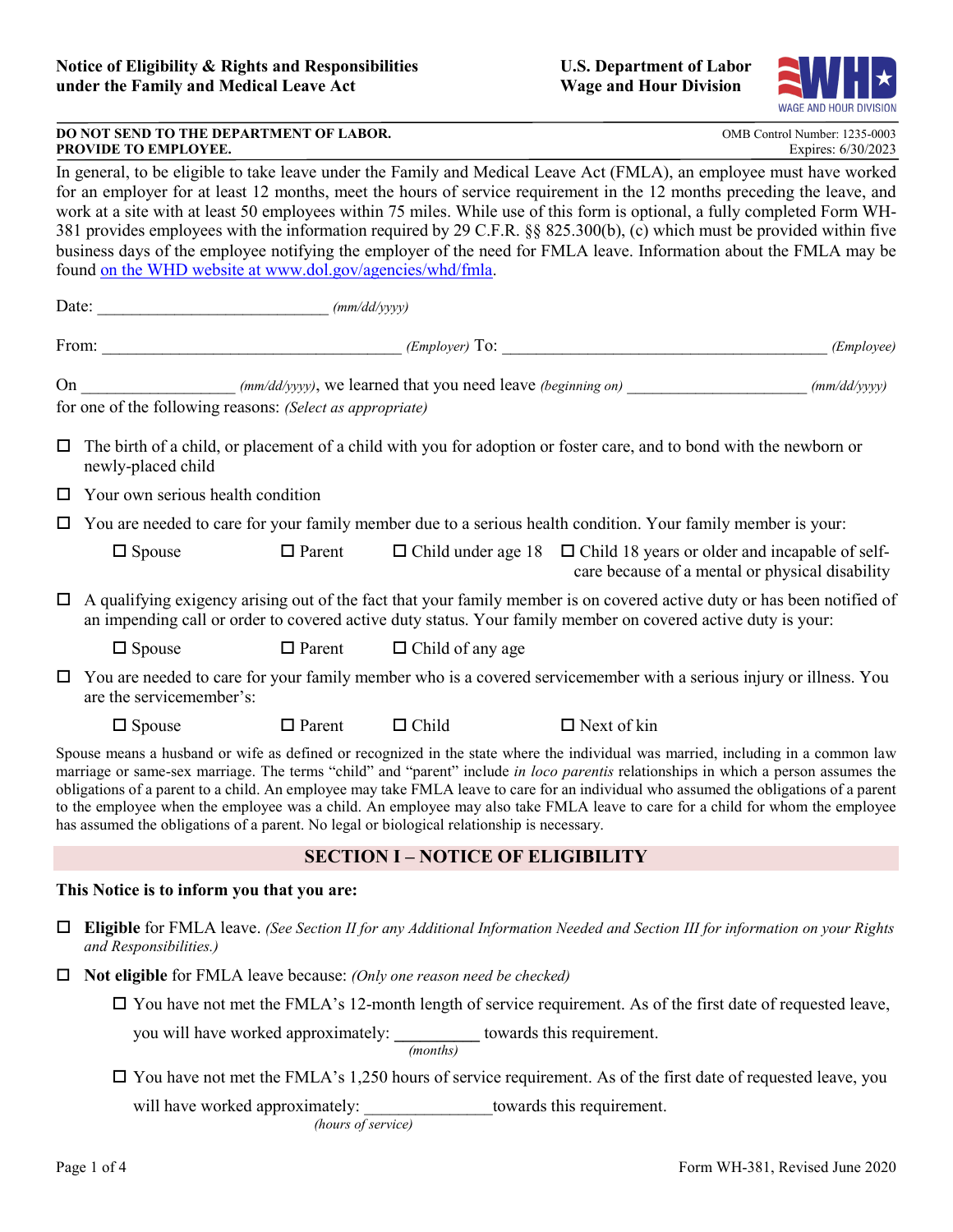- $\Box$  You are an airline flight crew employee and you have not met the special hours of service eligibility requirements for airline flight crew employees as of the first date of requested leave (i.e., worked or been paid for at least 60% of your applicable monthly guarantee, and worked or been paid for at least 504 duty hours.)
- $\Box$  You do not work at and/or report to a site with 50 or more employees within 75-miles as of the date of your request.

If you have any questions, please contact:  $\blacksquare$ at  $\overline{a}$  (Contact information).

# **SECTION II – ADDITIONAL INFORMATION NEEDED**

 **sufficient information is not provided in a timely manner, your leave may be denied.** As explained in Section I, you meet the eligibility requirements for taking FMLA leave. Please review the information below to determine if additional information is needed in order for us to determine whether your absence qualifies as FMLA leave. Once we obtain any additional information specified below we will inform you, **within 5 business days**, whether your leave will be designated as FMLA leave and count towards the FMLA leave you have available. **If complete and** 

#### *(Select as appropriate)*

 $\Box$  No additional information requested. If no additional information requested, go to Section III.

 $\Box$  We request that the leave be supported by a certification, as identified below.

- Health Care Provider for the Employee
- $\Box$  Qualifying Exigency
- $\Box$  Health Care Provider for the Employee's Family Member **Q** Serious Illness or Injury *(Military Caregiver Leave)*
- Selected certification form is  $\Box$  attached /  $\Box$  not attached.

 If requested, medical certification must be returned by \_\_\_\_\_\_\_\_\_\_\_\_\_\_\_\_\_\_\_\_\_\_ *(mm/dd/yyyy) (Must allow at least 15 calendar days from the date the employer requested the employee to provide certification, unless it is not feasible despite the employee's diligent, good faith efforts.)* 

must be returned to us by \_\_\_\_\_\_\_\_\_\_\_\_\_\_\_\_\_\_\_\_\_ *(mm/dd/yyyy)*. You may choose to provide a simple statement of the  $\Box$  We request that you provide reasonable documentation or a statement to establish the relationship between you and your family member, including *in loco parentis* relationships (as explained on page one). The information requested relationship or provide documentation such as a child's birth certificate, a court document, or documents regarding foster care or adoption-related activities. Official documents submitted for this purpose will be returned to you after examination.

 $\Box$  Other information needed *(e.g. documentation for military family leave)*:

The information requested must be returned to us by  $(mm/dd/yyyy)$ .

If you have any questions, please contact: \_\_\_\_\_\_\_\_\_\_\_\_\_\_\_\_\_\_\_\_\_\_\_\_\_\_\_\_\_\_\_\_\_\_\_\_\_\_\_\_ *(Name of employer representative)*  at the contact information). The contact information  $\hat{C}$  and  $\hat{C}$  is the contact information).  $\hat{C}$ 

# **SECTION III – NOTICE OF RIGHTS AND RESPONSIBILITIES**

### **Part A: FMLA Leave Entitlement**

 You have a right under the FMLA to take unpaid, job-protected FMLA leave in a 12-month period for certain family and medical reasons, including up to **12 weeks** of unpaid leave in a 12-month period for the birth of a child or placement of a child for adoption or foster care, for leave related to your own or a family member's serious health condition, or for certain qualifying exigencies related to the deployment of a military member to covered active duty. You also have a right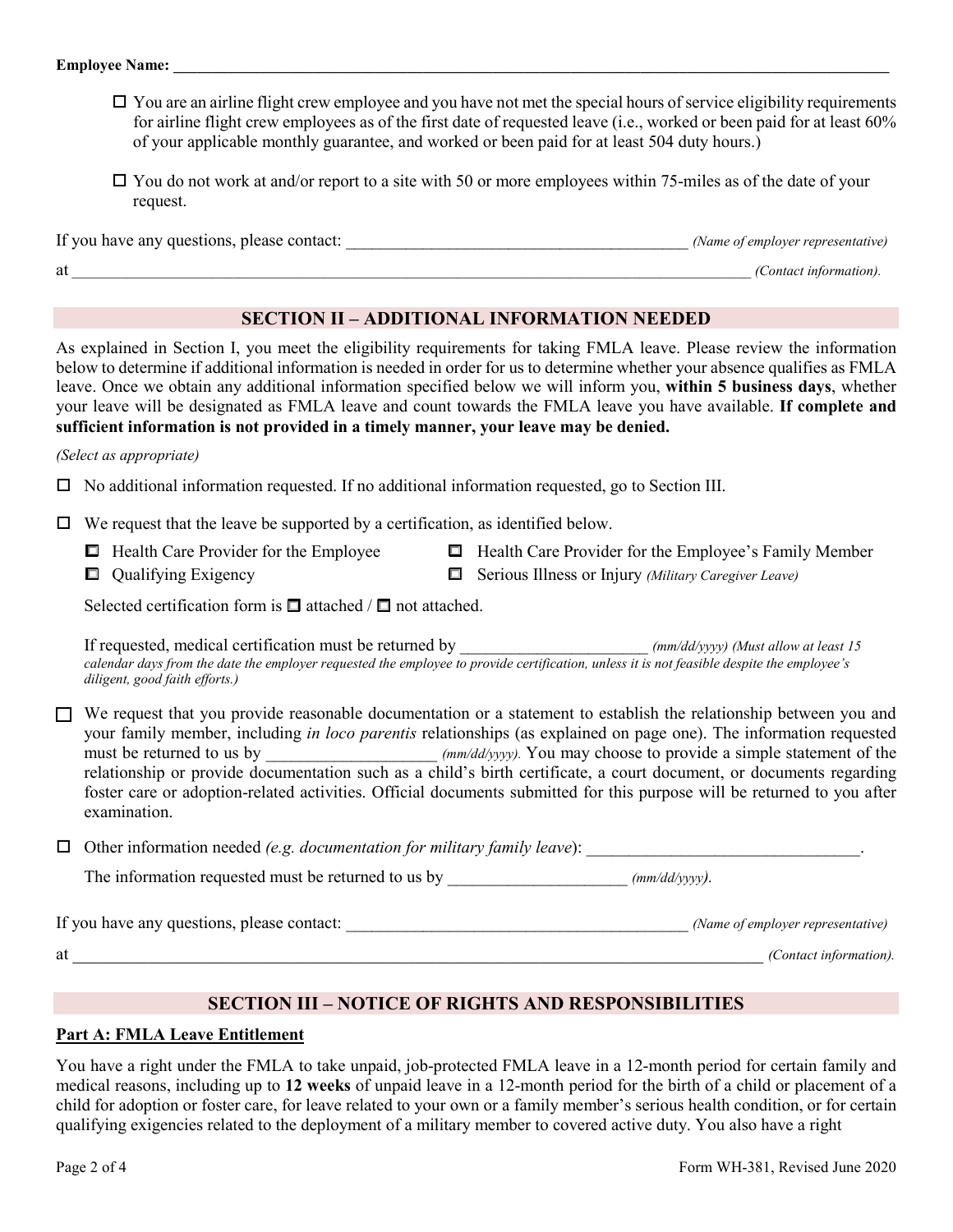covered servicemember with a serious injury or illness (Military Caregiver Leave). under the FMLA to take up to **26 weeks** of unpaid, job-protected FMLA leave in a single 12-month period to care for a

The 12-month period for FMLA leave is calculated as: *(Select as appropriate)* 

- $\Box$  The calendar year (January 1<sup>st</sup> December 31<sup>st</sup>)
- A fixed leave year based on **\_\_\_\_\_\_\_\_\_\_\_\_\_\_\_\_\_\_\_\_\_\_\_\_\_\_\_\_\_\_\_\_\_\_\_\_\_\_\_\_\_\_\_\_\_\_\_\_\_\_\_\_\_\_\_\_\_\_\_\_**\_

*(e.g., a fiscal year beginning on July 1 and ending on June 30)* 

- $\Box$  The 12-month period measured forward from the date of your first FMLA leave usage.
- A "rolling" 12-month period measured backward from the date of any FMLA leave usage. *(Each time an employee the FMLA leave is to start.)*  takes FMLA leave, the remaining leave is the balance of the 12 weeks not used during the 12 months immediately before

If applicable, the single 12-month period for *Military Caregiver Leave* started on \_\_\_\_\_\_\_\_\_\_\_\_\_\_\_\_\_\_\_\_\_\_ *(mm/dd/yyyy).* 

*You* ( $\Box$  *are* / $\Box$  *are not) considered a key employee* as defined under the FMLA. Your FMLA leave cannot be denied for this reason; however, we may not restore you to employment following FMLA leave if such restoration will cause substantial and grievous economic injury to us.

We ( $\Box$  have /  $\Box$  have not) determined that restoring you to employment at the conclusion of FMLA leave will cause substantial and grievous economic harm to us. Additional information will be provided separately concerning your status as key employee and restoration.

### **Part B: Substitution of Paid Leave – When Paid Leave is Used at the Same Time as FMLA Leave**

 You have a right under the FMLA to request that your accrued paid leave be substituted for your FMLA leave. This means that you can request that your accrued paid leave run concurrently with some or all of your unpaid FMLA leave, provided leave, you remain entitled to take available unpaid FMLA leave in the applicable 12-month period. Even if you do not absence. you meet any applicable requirements of our leave policy. Concurrent leave use means the absence will count against both the designated paid leave and unpaid FMLA leave at the same time. If you do not meet the requirements for taking paid request it, the FMLA allows us to require you to use your available sick, vacation, or other paid leave during your FMLA

#### *(Check all that apply)*

- **Some or all of your FMLA leave will not be paid.** Any unpaid FMLA leave taken will be designated as FMLA leave and counted against the amount of FMLA leave you have available to use in the applicable 12-month period.
- leave. Any paid leave taken for this reason will also be designated as FMLA leave and counted against the amount of **You have requested to use some or all of your available paid leave** *(e.g., sick, vacation, PTO)* during your FMLA FMLA leave you have available to use in the applicable 12-month period.
- **We are requiring you to use some or all of your available paid leave** *(e.g., sick, vacation, PTO)* during your FMLA leave*.* Any paid leave taken for this reason will also be designated as FMLA leave and counted against the amount of FMLA leave you have available to use in the applicable 12-month period.

 $\Box$  **Other:** (e.g., short- or long-term disability, workers' compensation, state medical leave law, etc.) Any time taken for this reason will also be designated as FMLA leave and counted against the amount of FMLA leave you have available to use in the applicable 12-month period.

The applicable conditions for use of paid leave include:

For more information about conditions applicable to sick/vacation/other paid leave usage please refer to \_\_\_\_\_\_\_\_\_\_\_\_\_ \_\_\_\_\_\_\_\_\_\_\_\_\_\_\_\_\_\_\_\_\_\_\_\_\_\_\_\_\_\_\_\_\_\_\_\_\_\_\_\_\_\_ available at: \_\_\_\_\_\_\_\_\_\_\_\_\_\_\_\_\_\_\_\_\_\_\_\_\_\_\_\_\_\_\_\_\_\_\_\_\_\_\_\_\_\_\_\_.